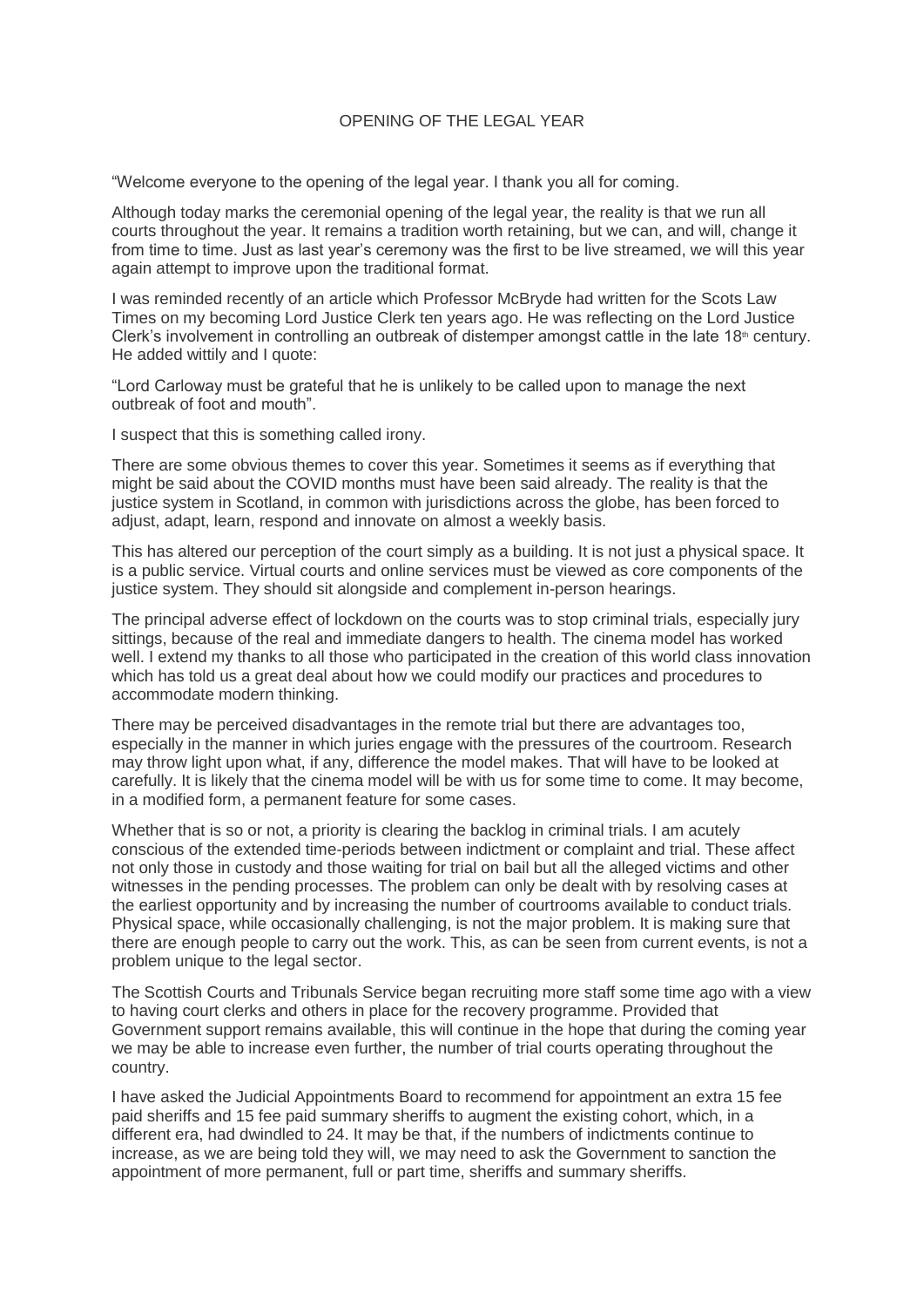All of this will have an impact on the professions, who will be asked both to prosecute and to defend in an increasing number of trials. The levels of business which will be generated may be encouraging on one front, but each factor in the equation, including of course the provision of adequate legal aid, requires to be adequately funded to make the recovery programme work. There is the added problem of the cross over between the various occupations, whether sheriff, prosecutor or defender, in that each may be attracting applications from each others' cohort.

I am optimistic that, with the programmes which we are currently modelling and the considerable assistance of the professions, over the next few years we will return to the time periods which were prevalent before lockdown.

Civil practice has brought different changes as we have progressed down the electronic route. The WebEx experience has been a fascinating and largely beneficial one in that it has forced us to realise what can and cannot be done with virtual systems. The bottom line is that we can do almost everything in this manner. The question is whether that is beneficial to the system and those who use it, whether as litigants or lawyers.

Two myths are worth dispelling at the outset. The first is that SCTS is trying to convert the justice system into an online process with a view to saving money. It is true that we are trying to make Simple Procedure more efficient and cost effective for those raising actions, but using WebEx instead of an in-person hearing has few, if any, cost saving benefits to SCTS although it may well produce significant savings for the professions and their client bases. The purpose of the use of online systems, apart from dealing with the physical restrictions imposed by Covid, is to increase the efficiency of the system, to improve the quality of justice. To extend access to justice and to reduce the time taken by others, including the legal profession and witnesses.

The second, which has been a recurrent theme is this: with the relaxation of the lockdown rules we have seen the reopening of nightclubs, large scale events and football stadiums. Why aren't the courts doing the same? The answer is not in the availability of physical space. The problem is not, and never has been, an inability to conduct a case in person in a particular courtroom. Even with one metre social distancing, this court has a safe capacity of 37 people. If there is a need for there to be an in-person hearing, that can (and has been) accommodated.

The problem is having 12 courtrooms all occupied at the same time, with the footfall that that creates in the building; not in the individual courtroom but the communal areas. That is where the danger lurks and that is what we have been keen to guard against. An outbreak of COVID in Parliament House would be a significant problem to deal with, as it would in any of the other court or tribunal buildings. The recent spike in transmission levels demonstrates that we remain in a fragile position. As the public health position changes, we will change but it would be foolish to over-ride health risks in favour of our own preferences.

The Scottish Civil Justice Council's new consultation paper is now available, with a response date of 18 October. There are draft rules to prompt discussion annex to the paper. I am quite happy to take responsibility for the way in which the rules are framed as long as it is understood that they do not represent my own views on how the system should operate in the future. They are what is said on the tin; proposals for consultation. If anyone has an alternative formulation, please let us have that. I am unaware that anyone from outwith SCTS has proposed an alternative as distinct from expressing disaffection with the existing draft.

They are not part of a Machiavellian conspiracy to close the Parliament House for business. Quite the contrary, this building, and its satellites, will remain the centre of a modern legal system for generations to come. I expect it to return to normal operations albeit in a phased and sensible manner and with virtual hearings a significant retained element.

Once the SCJC has, in a balanced and measured way, ingathered the responses, we will reach a decision on the direction of travel. Hopefully, we will be able to take the vast majority of the members of the profession with us on that journey which, I am certain, will lead to a much more efficient and, partly because of that, a much fairer system for us all – and by that I mean all court users. I wish to stress, however, that this can only be achieved if we manage to work together in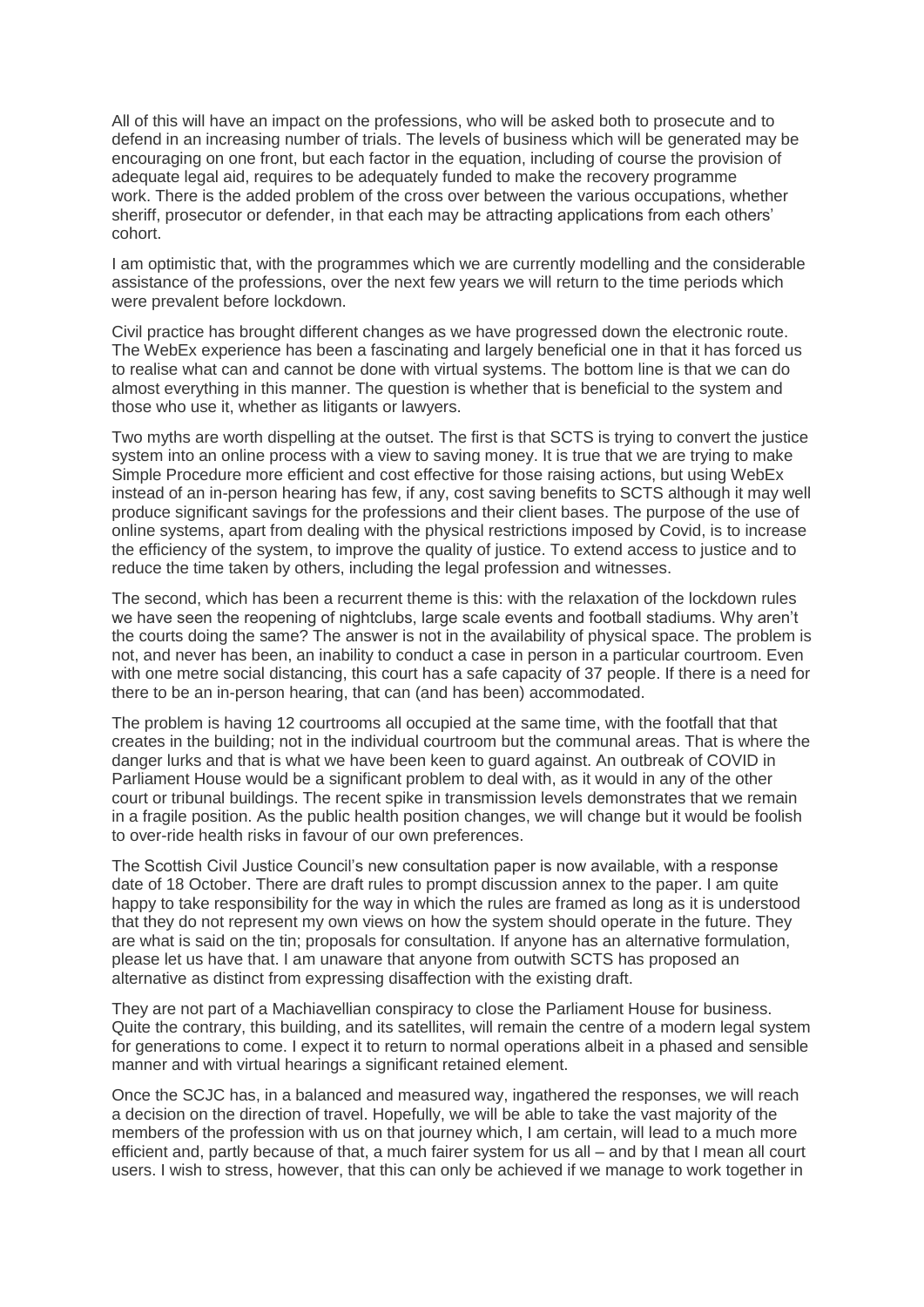a constructive manner to reach a consensus with which we are all reasonably happy. This is not a time for aggressive behaviour but patience and careful thought.

I would like to extend particular thanks to the Lord Justice Clerk, to the administrative judges and to the sheriffs principal for their help throughout the year in working through the COVID crisis. I congratulate the SCTS chief executive, Eric McQueen and all the staff of SCTS, especially the digital team, in providing solutions to the many problems that electronic processes continue to throw up on a daily basis, and to the Principal Clerk, Pamela McFarlane, for doing the same with such good humour. Finally, and by no means least, I extend my gratitude to the Faculty of Advocates and the Law Society of Scotland, together with the other important and ancient legal institutions represented here today, for their valuable assistance and yes, even the criticism too, where it has been constructive.

As I have said before, this is not the time for a defence of tradition. The cry of 'it's aye been' cannot prevail. Equally, as we seek to take advantage of the new technology, three key principles must be preserved: access to justice, fairness and transparency.

Over the last year we have travelled great distances and sometimes at a high speed. We have seized the momentum and responded to the challenges. The reward of having a new vibrant, progressive, digitally enabled courts and tribunals service is now within our grasp. This is an opportunity to be bold. I therefore look forward to working with you all in this spirit.

There has been much dialogue over the past year around the changes implemented and those to come. The Dean of the Faculty and the President of the Law Society have, quite rightly, not been slow to express their views. Their contribution to the discourse is appreciated. It is with that in mind that I have invited them both to say a few words, of their own choosing, today.

It is now my pleasure to welcome those who have gained the rank and dignity of Her Majesty's Counsel.

Mr MacSporran, you have distinguished yourself in complex medical negligence claims, and in the course of your career have taken up important appointments as Standing Junior to the Scottish Government and the Department for Environment, Food and Rural Affairs.

Mr Hayhow, you bring your vast experience from a career as both a solicitor and an advocate. Your specialisation in family law, particularly financial provision on divorce, will be of considerable benefit in that area.

Mr Moir, prior to calling you gained considerable experience as a solicitor. You have distinguished yourself in your practice in criminal law including proceeds of crime.

Ms Bain, you are skilled in the areas of family and criminal law. You gained valuable experience as a senior advocate depute for the Crown before returning to defence work. You will be a major asset to the senior criminal bar.

Mr Hawkes, you bring to the senior bar your experience as a commercial litigator. You have been a standing junior to the Scottish Government and have appeared in many extradition cases on behalf of the Lord Advocate.

Mr Middleton, you have a successful reparation practice, acting for pursuers and defenders in a broad range of employment and road accident cases, disease and workplace stress claims. You share your valuable knowledge with new advocates as an instructor on the Faculty's foundation course.

Mr McNaughtan, while your particular expertise lies in in reparation cases, you have also worked for the DPP in Fiji, and will return to the criminal law with your new appointment as advocate depute. You have contributed a great deal in teaching advocacy skills in the Faculty's foundation course.

Mr Hamilton, you have a breadth of experience across a range of civil areas including media law, high value personal injury actions and clinical negligence. In addition, you have served as